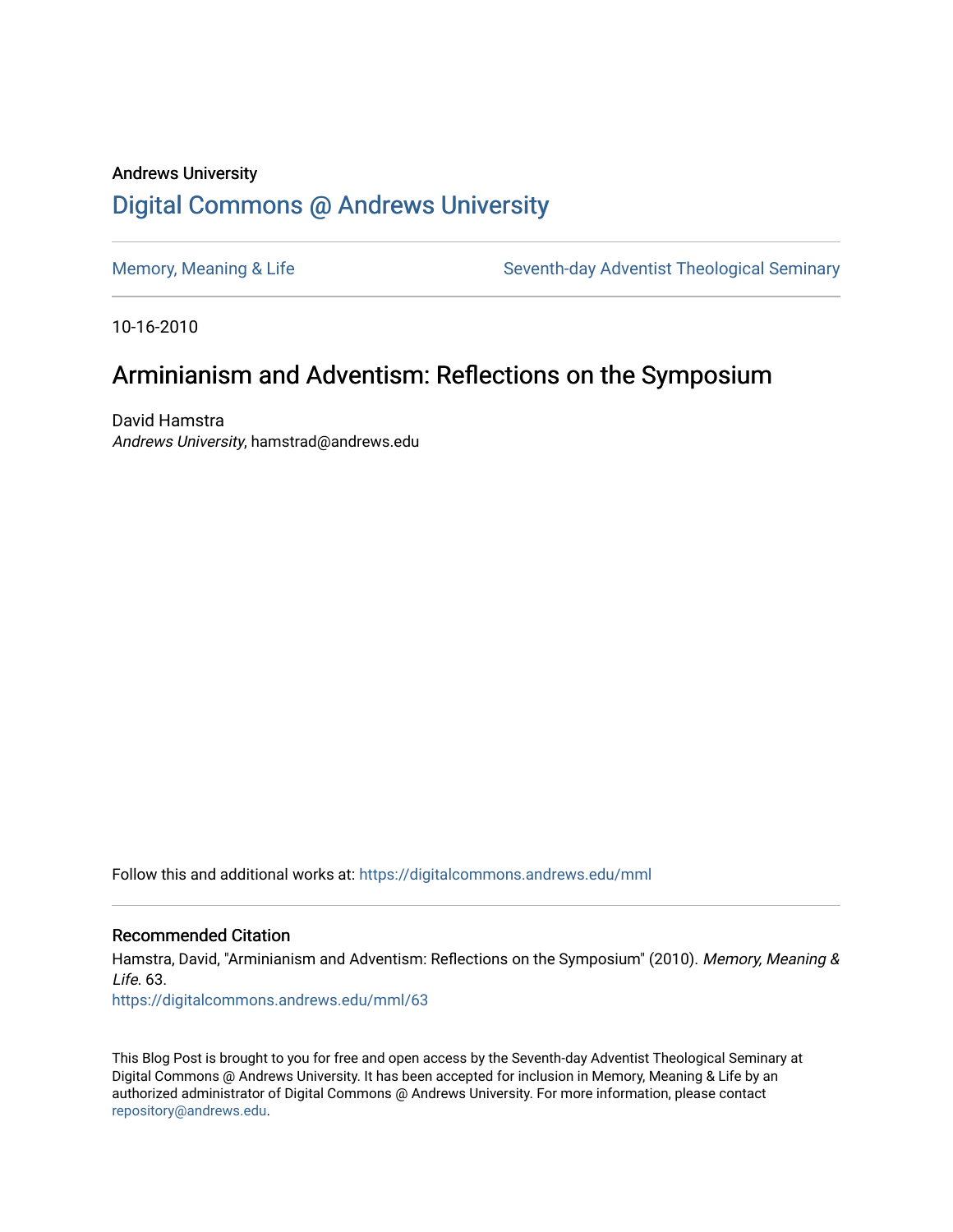The Wayback Machine - http://web.archive.org/web/20120716004834/http://www.memorymeaningfaith.org/blog/2010/…

# **[Memory, Meaning & Faith](http://web.archive.org/web/20120716004834/http://www.memorymeaningfaith.org/blog/)**

[Main](http://web.archive.org/web/20120716004834/http://www.memorymeaningfaith.org/blog) [About](http://web.archive.org/web/20120716004834/http://www.memorymeaningfaith.org/blog/about.html) [Archives](http://web.archive.org/web/20120716004834/http://www.memorymeaningfaith.org/blog/archives.html) October 16, 2010

### **Arminianism and Adventism: Reflections on the Symposium**

Dr. Gary Land closed the presentations with his "Reflections on the Symposium." Conference is particularly important, because it tries to place Adventism in a context, which many Adventist scholars have failed to do.

Land noted three areas of concern in the plenary papers.

- 1. The problem of defending Arminanism as a theology focuses on God (Olson, Callen, and LaRondelle)
- 2. The problem of assurance of salvation (Stanglin, Whidden)
- 3. The problem of the relation Arminianism to Adventism (Fortin, Knight)

Land found the discussion of sanctification very interesting, for there is a vocal community of former Adventisims who criticise the church for a works focus. An interdenomational conference of these topics would be helpful, as this issue apparently transcends the bounds of our denomination.

These papers help us understand the importance of defining our terms well. While terms like monergism and synergism may be too technical for the average person, they help theologians to know precisely what they are talking about. More explicit knowledge of history and theology is needed by those who speak and teach in the church.

We need to understand that our theological positions are part of debates that precede us. We need to know those debates, and let them inform our interaction with other faiths.

We need to understand that our positions are grounded in our history and experiences, and take this into account when analyzing our positions.

We need to know why many in our church are semi-Pelagian. What happened to Wesleyan Arminianism when it came into contact with the Christian Connection and Baptism in the Adventist Church. Why, if Ellen White was Arminian, why do so many read her in a semi-Pelagian way?

Why does semi-Pelagianism have such appeal to Americans? In its mythology is not reality, America is the land of the self made man. Where someone can make themselves free from constraints of family, class structure, etc. This is not compatible with Calvinism, nor truly classical Arminianism. To understand theology, we need not only look at theology but also the social and economic situation of American which continues to make semi-Pelagianism popular in the Adventist Church.

Posted by [David Hamstra](http://web.archive.org/web/20120716004834/http://profile.typepad.com/davidhamstra) on October 16, 2010 in [Arminianism and Adventism Symposium](http://web.archive.org/web/20120716004834/http://www.memorymeaningfaith.org/blog/arminianism-and-adventism-symposium/) | [Permalink](http://web.archive.org/web/20120716004834/http://www.memorymeaningfaith.org/blog/2010/10/arminianism-adventism-reflections.html)

[Save to del.icio.us](http://web.archive.org/web/20120716004834/http://del.icio.us/post)  $\vert \quad \text{---}$ 

#### **Comments**

You can follow this conversation by subscribing to the [comment feed](http://web.archive.org/web/20120716004834/http://www.memorymeaningfaith.org/blog/2010/10/arminianism-adventism-reflections/comments/atom.xml) for this post.

At the end of this conference, I'm inclined to agree with these sentiments expressed by William Miller in his "Apology and Defence":

*It is in the use of terms not found in the Scriptures, that disputations arise. For instance, the difference between the Calvinist and Arminian, I often thus explain: Both are in the same dilemma. They are like a company of men in the lower story of a house when the tide is entering, and from which there is no escape only by a rope by which they may be drawn up. All endeavor to lay hold of the rope; the one is continually afraid he has not hold of the right rope; if he was sure he had the right rope he would have no fears. The other has no fear but he has hold of the right rope; he is continually afraid his rope will break. - Now both are equally fearful they*